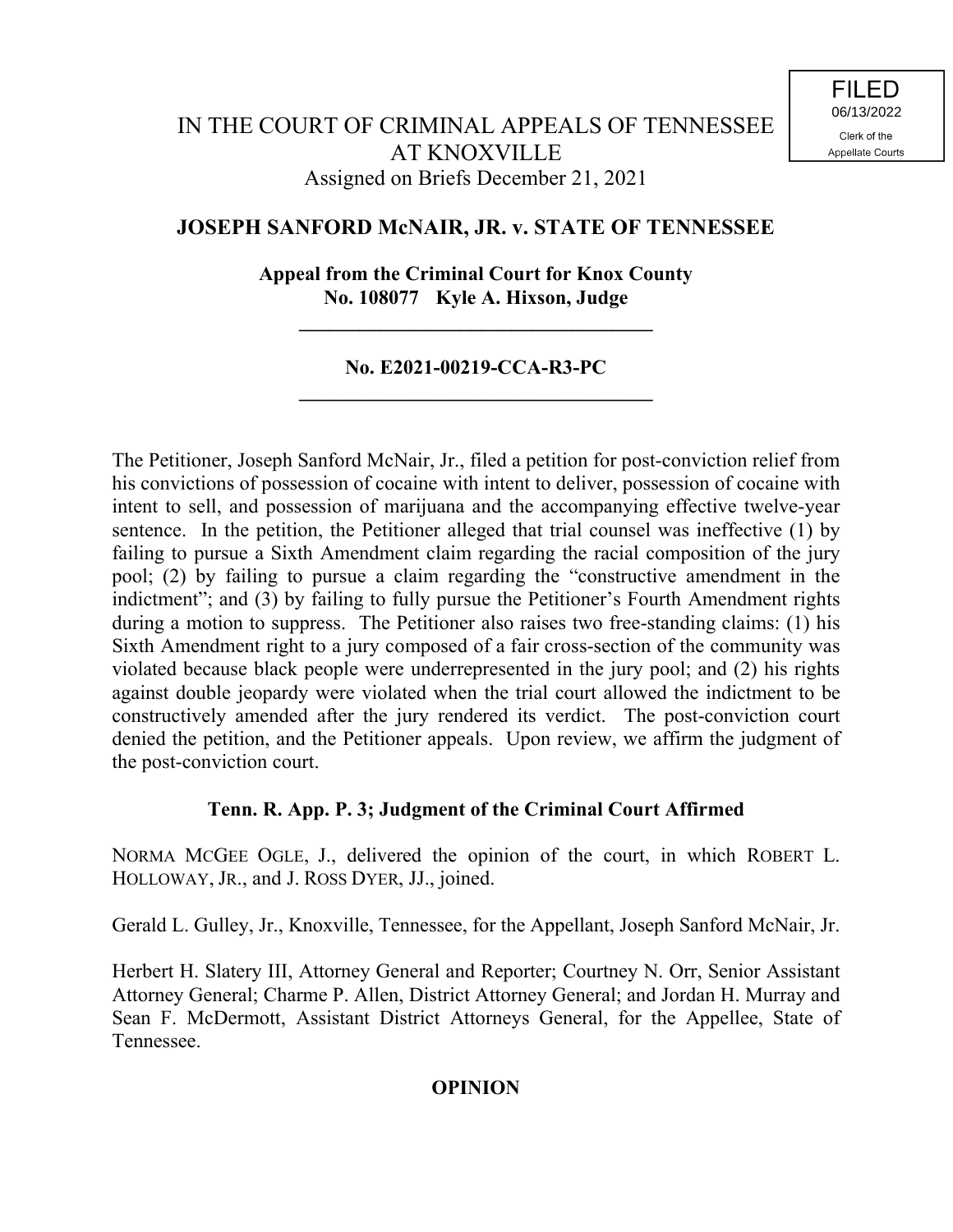#### **I. Factual Background**

On direct appeal, this court summarized the facts adduced at trial as follows:

This case relates to the seizure of approximately 36 grams of crack cocaine during a police encounter with the [Petitioner]. At the trial, Knoxville Police Officer Brian Baldwin testified that on December 8, 2009, at 1:30 p.m., he and Officer Brandon Stryker were parked in their respective police cruisers at the corner of Minnesota and Sherman Avenues near a park when he saw an Oldsmobile with very dark windows traveling eastbound. The entire front windshield was tinted. Officer Baldwin followed the Oldsmobile and saw it turn left into a residence on Minnesota Avenue, and he "pulled [his] police car all the way in." Officer Stryker parked his police cruiser beside Officer<sup>[]</sup> Baldwin's police cruiser. As Officer Baldwin exited his car, the [Petitioner] exited the driver's door of the Oldsmobile. Officer Baldwin and the [Petitioner] made eye contact, and the [Petitioner] removed a leather jacket he was wearing, placed it inside the car, and closed the door. The [Petitioner] walked toward Officer Baldwin, and Officer Baldwin identified himself and told the [Petitioner] he stopped him because of excessive window tint. The [Petitioner] was unable to provide identification, and Officer Baldwin went to his cruiser to verify the [Petitioner's] identity while Officer Stryker remained with the [Petitioner].

Officer Baldwin testified that he returned to the [Petitioner] and Officer Stryker and that he asked the [Petitioner] if anything illegal was inside the car and requested permission to search the car. The [Petitioner] consented to a search of the car, unlocked the passenger-side door, and offered to unlock the trunk. During the search, Officer Baldwin found two bags of what he believed was crack cocaine and one bag of marijuana inside a pocket of the leather jacket the [Petitioner] removed previously. He placed the [Petitioner] under arrest and continued the search. Inside the trunk, Officer Baldwin found digital scales with what he believed was cocaine residue. Officer Baldwin said the [Petitioner] did not display any signs of being a cocaine user and was not intoxicated, and he did not request the [Petitioner] perform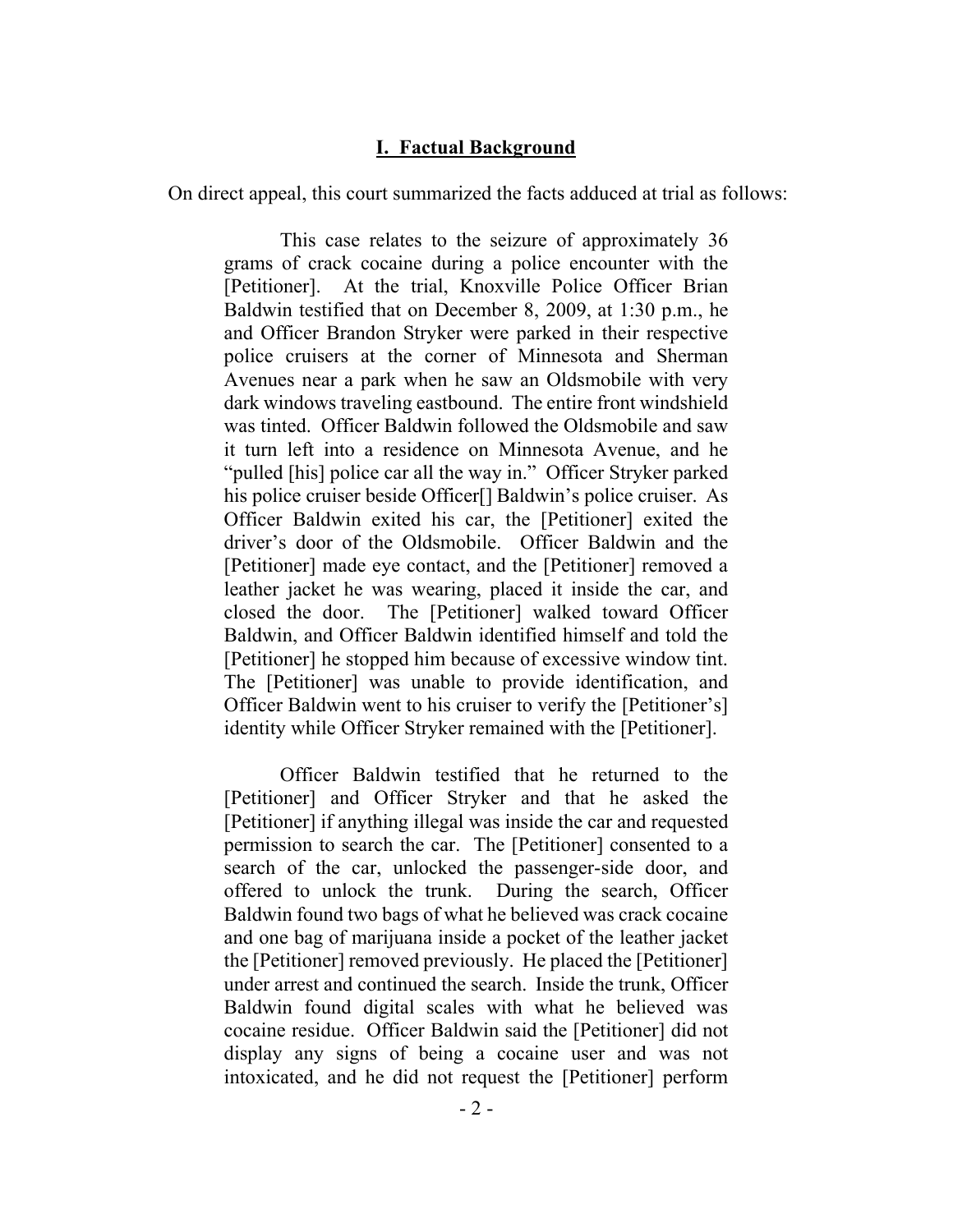field sobriety tests. He found no pipes, syringes, or other paraphernalia used to ingest crack cocaine inside the car.

Officer Baldwin described photographs taken at the scene, which depicted the Oldsmobile, the crack cocaine, the marijuana, the scales, and the leather jacket. Relative to the photograph of the car driven by the [Petitioner], Officer Baldwin noted that Sam E. Hill Preschool was in the background. Officer Baldwin weighed the crack cocaine at the scene, and a photograph of the police-issued scales showed a total weight of 36.2 grams. Officer Baldwin weighed the marijuana at the scene, and a photograph of the police-issued scales showed a total weight of 1.9 grams. A photograph of the scales found inside the trunk showed a white residue. Another photograph showed \$233 in cash in the [Petitioner's] possession. Another photograph showed a comparison between the car door window tint and the state-issued tint card. Officer Baldwin stated that he measured the distance between the [Petitioner's] car and the preschool property, which was 74 feet.

On cross-examination, Officer Baldwin . . . agreed Aaron Roper was the registered owner of the car. . . .

Knoxville Police Officer Brandon Stryker, an expert in the field of drug trafficking investigations, testified that on December 8, 2009, he and Officer Baldwin were parked in their respective police cruisers near Brittany Daniels Park at the intersection of Sherman and Minnesota Avenues. He observed the car driven by the [Petitioner] turn onto Minnesota Avenue and said that Officer Baldwin followed the car and that he followed Officer Baldwin. Officer Baldwin stopped the car, and Officer Stryker provided assistance. Officer Stryker said the [Petitioner] parked the car at 1715 Minnesota Avenue.

Officer Stryker testified that the [Petitioner] consented to a search of the car. Officer Stryker identified the white substance found inside the car as crack cocaine. . . . He agreed the crack cocaine found inside the [Petitioner's] jacket weighed 36.2 grams . . . . He explained that crack cocaine was usually smoked using a "crack pipe" and said no pipe was found in the [Petitioner's] possession or inside his car.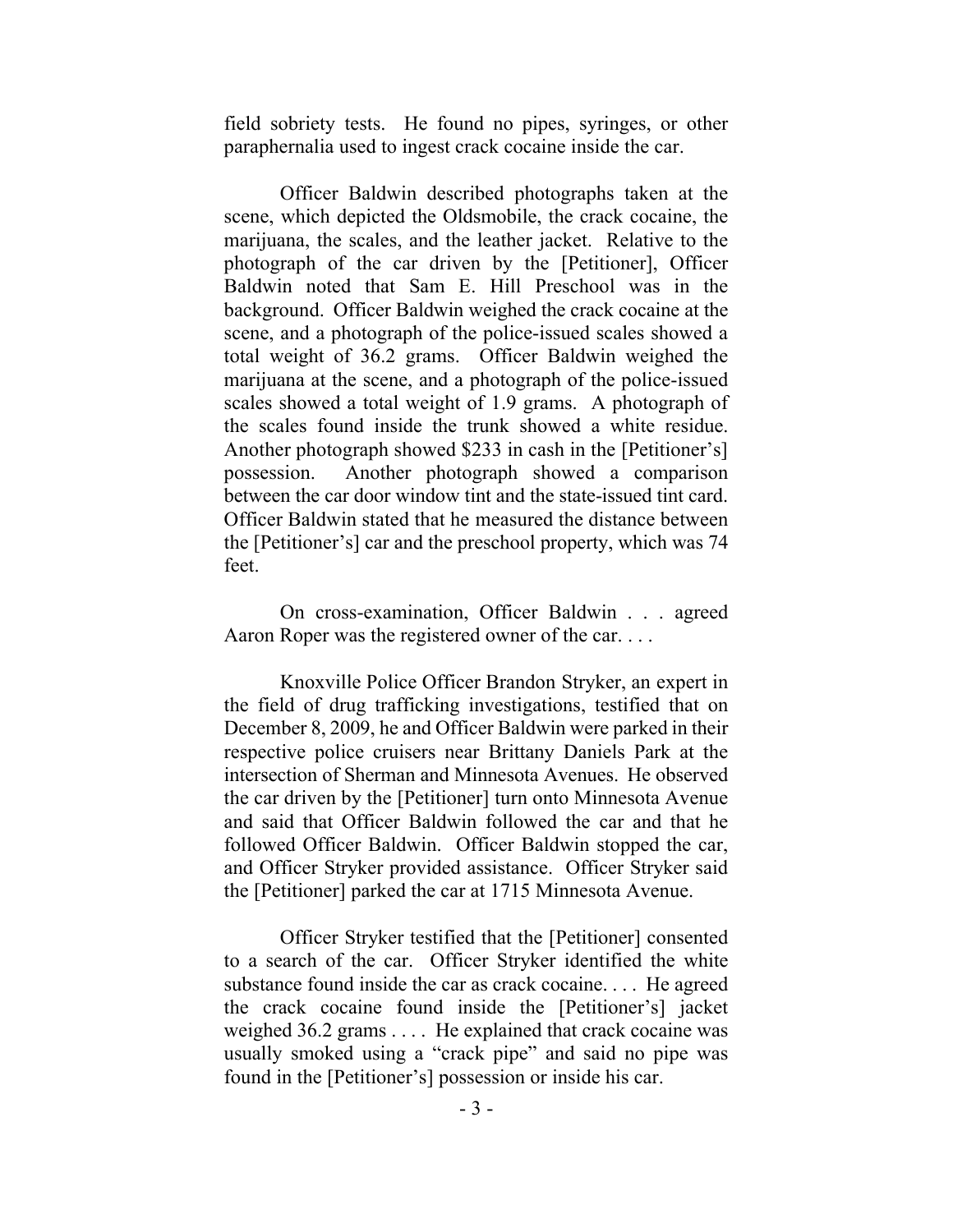Tennessee Bureau of Investigation (TBI) Special Agent Sharon Norman, an expert in forensic chemistry, testified that she analyzed the substances in this case. She concluded that the white, rock-like substance contained cocaine base and weighed 35.9 grams. . . . Relative to the plant material, she concluded that the substance was marijuana and weighed 0.8 grams.

. . . .

. . . .

The [Petitioner] testified that he was not a drug dealer and that he had never sold drugs, although he had purchased drugs. He said that on December 8, 2009, the police stopped him after he arrived at Kevin Thronberg's residence on Minnesota Avenue. He said Jay Rock asked him to pick up the Oldsmobile and drive it to Mr. Thronberg's residence because Mr. Rock was incarcerated and because Mr. Rock's girlfriend was moving and did not want the car towed. He denied previously driving or being inside the car and said he did not inspect the car before driving it. He denied owning the scales found inside the trunk and knowing the scales were there.

The [Petitioner] testified that although he was employed at the time of the trial, he was only "working . . . jobs from here to there" at the time of his arrest, including concrete-related work and cooking at a restaurant. In 2009, he lived with his fiancée, who supported him.

The [Petitioner] admitted he possessed about one ounce of crack cocaine on the day of his arrest. Regarding the large amount, he stated that sometimes the quality of crack cocaine was poor and that he needed a larger amount to "get a good high.]" He said he paid about \$400 for it on the day of his arrest. He denied that he would have paid more if the crack cocaine would have been divided into "little tiny quantities." He said he paid for the crack cocaine with money provided to him by his father. He said he bought the crack cocaine from someone he knew as "C. Bone" about ten minutes before the officers stopped him. He met C. Bone to obtain the drugs at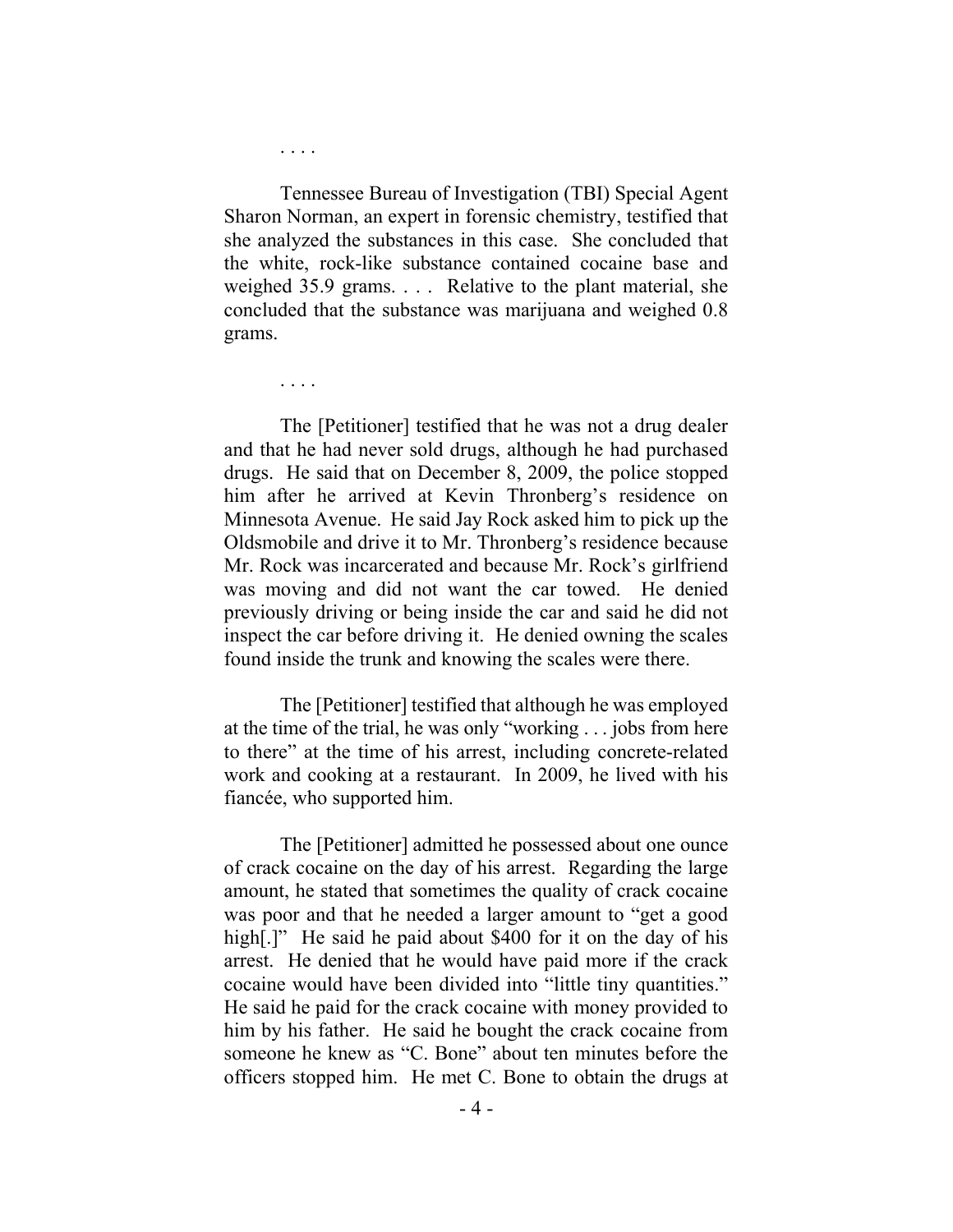the location where he picked up Mr. Rock's car. He said that he intended to "get[ ] high" with the crack cocaine but that the items he planned to use to ingest it were inside the residence where the police stopped him.

The [Petitioner] testified that he had purchased crack cocaine fifteen times previously and that the largest quantity he had purchased was worth about \$280 to \$290. He said that the quality of the drugs he bought on December 8 was poor and that the drugs would have lasted him about one day. He said he stopped using drugs in 2009 because his drug use hurt his family.

On cross-examination, the [Petitioner] testified that he was driving the Oldsmobile, that the police stopped him when he was in the car, that he parked the car at the location identified by Officers Baldwin and Stryker, and that he was wearing a leather jacket, which he removed and placed inside the car. The [Petitioner] agreed that Sam E. Hill Preschool was nearby and identified the preschool's swings and jungle gym in a previously admitted photograph. Although the [Petitioner] did not know the distance between the car and the preschool, he agreed the distance was within 1000 feet. The [Petitioner] admitted that he possessed the crack cocaine and that it was a large amount. He said he had no reason to dispute the crack cocaine weighed 36 grams. However, he denied ownership of the marijuana. He did not know the origin of the marijuana, although he admitted the leather jacket in which it was found was his.

. . . .

On redirect examination, the [Petitioner] testified that several years had passed since his arrest and that it was possible he did not remember every detail. He said that the quality of the crack cocaine he possessed required "about five hits" for an adequate high but that good quality crack cocaine required less. He said he planned to consume the crack cocaine with his friends but denied he planned to sell it to them. On recrossexamination, he stated that all crack cocaine users shared their drugs. He said he usually handed the pipe to his friends after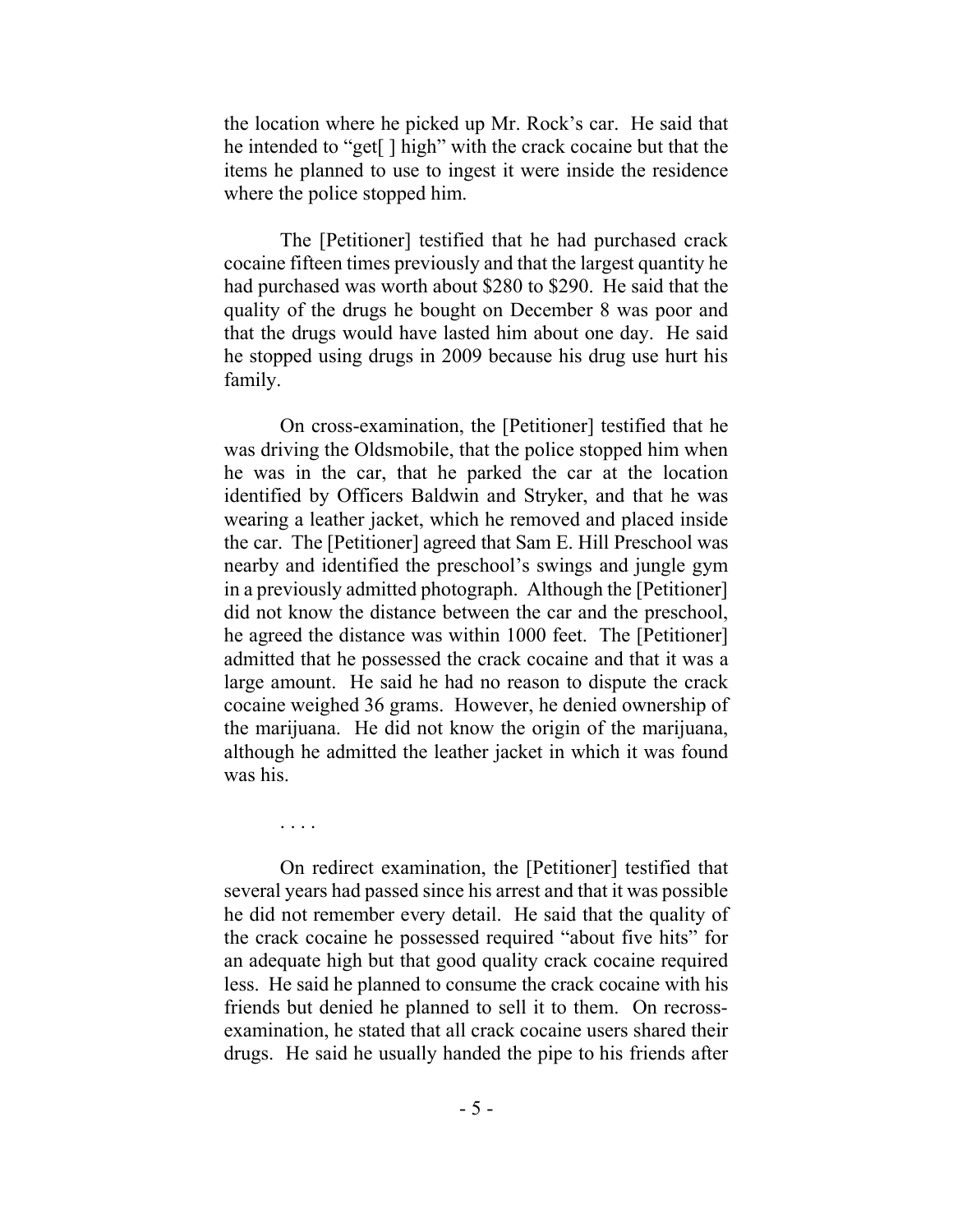he took the first hit, but he denied he was delivering crack cocaine to another person and equated it to "casual exchange."

State v. Joseph Sanford McNair, Jr., No. E2014-00916-CCA-R3-CD, 2015 WL 12978200, at \*1-5 (Tenn. Crim. App. at Knoxville, Feb. 25, 2015).

The Petitioner was convicted of possession of cocaine with intent to sell within a drug-free school zone, a Class B felony; possession of cocaine with intent to deliver within a drug-free school zone, a Class B felony; and possession of marijuana, a Class A misdemeanor. Id. The felony convictions were merged, and the Petitioner received a total effective sentence of twelve years, one hundred percent of which he was required to serve in confinement. Id. On direct appeal, the Petitioner challenged the sufficiency of the evidence sustaining his convictions and the denial of his motion to suppress. Id. This court affirmed the Petitioner's convictions.

Thereafter, the Petitioner filed a petition for post-conviction relief alleging that trial counsel was ineffective (1) by failing to pursue a Sixth Amendment claim regarding the racial composition of the jury pool; (2) by failing to pursue a claim regarding the "constructive amendment in the indictment"; and (3) by failing to fully pursue the Petitioner's Fourth Amendment rights during a motion to suppress. The Petitioner also raised two free-standing claims: (1) his Sixth Amendment right to a jury composed of a fair cross-section of the community was violated because black people were underrepresented in the jury pool; and (2) his rights against double jeopardy were violated when the trial court allowed the indictment to be constructively amended after the jury rendered its verdict.

At the post-conviction hearing, the Petitioner testified that trial counsel had represented him from "the beginning" and that they met approximately five times prior to trial. The Petitioner said that trial counsel did not provide him with the discovery but acknowledged that trial counsel gave him a compact disc (CD) on which eight photographs were stored. Trial counsel also showed the Petitioner a video recording "supposedly" showing the officer pulling over his vehicle for a window tint violation; however, trial counsel never gave the Petitioner a copy of the video. Regarding trial counsel, the Petitioner said that "everything was looking good in the beginning" but that approximately one or one and a half years later, "everything" began "looking differently." The Petitioner noted that the State repeatedly offered to allow the Petitioner to plead guilty and receive a sentence of sixteen years, one hundred percent of which he would have to serve in confinement. The Petitioner refused the plea offer, maintaining that he was innocent of the charges.

The Petitioner claimed that Officer Baldwin had not "pulled over" the Petitioner but had "pulled onto" the Petitioner's private property without a warrant. At the suppression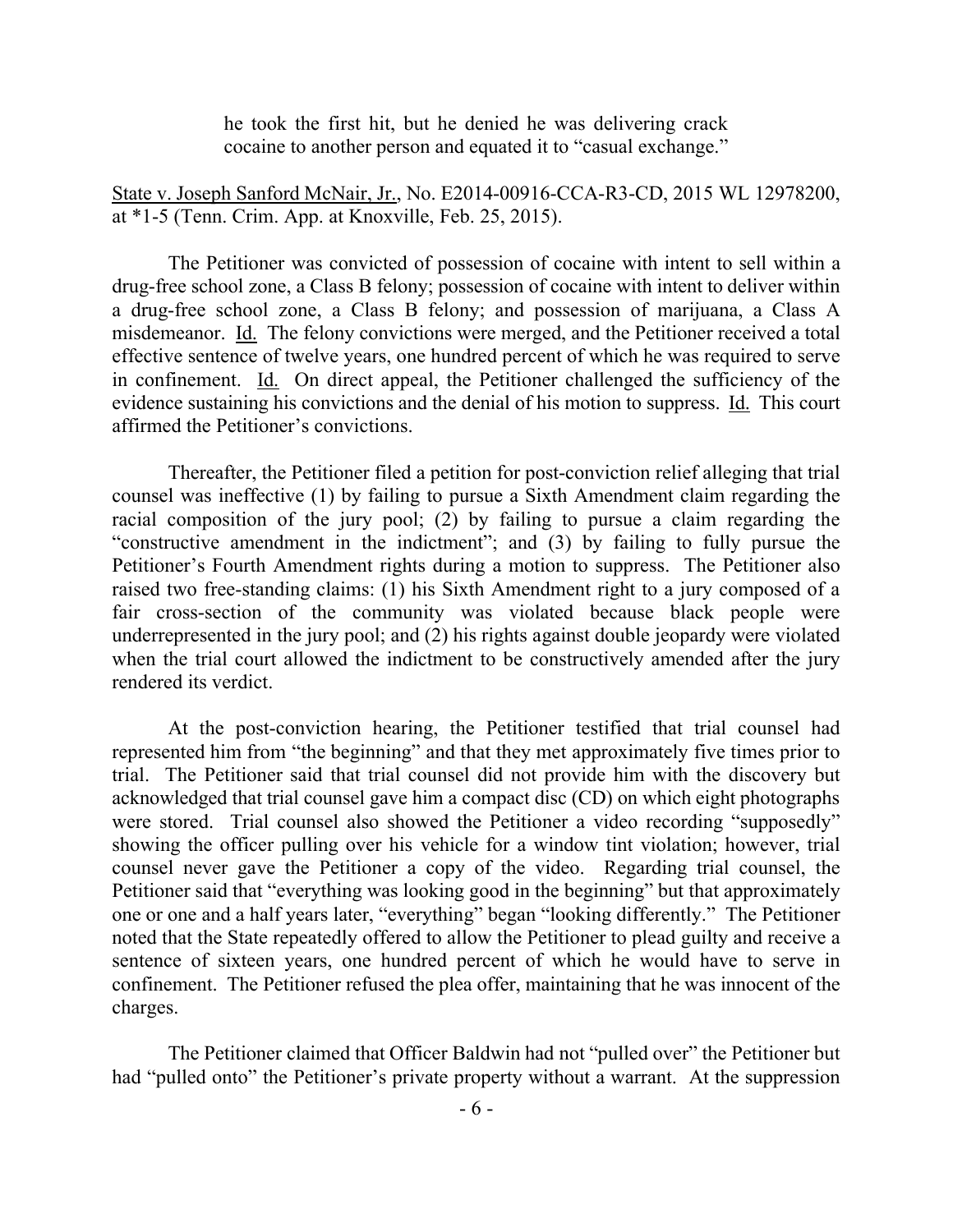hearing, Officer Baldwin testified that he had followed the Petitioner onto the property. The Petitioner contended that "once [Officer Baldwin] pulled onto my property he was trespassing." The Petitioner said that he was not in the car when the officer drove into the driveway. Instead, the Petitioner approached Officer Baldwin's car when Officer Baldwin pulled into his driveway. Officer Baldwin told the Petitioner he wanted to ask about the window tint on the vehicle. The Petitioner responded that he did not know anything about the window tint because the car did not belong to him.

The Petitioner complained that Officer Baldwin did not check the darkness of the window tint with a "window tint card" as required. Instead, Officer Baldwin merely looked at the window and determined that it was too dark. Officer Baldwin asked the Petitioner for identification. The Petitioner responded that he had identification but that he did not have a driver's license. Officer Baldwin asked if he could "take a look in the car." The Petitioner thought Officer Baldwin meant "look with your eyes . . . . He didn't never ask to search." The Petitioner told Officer Baldwin, "I don't mind you taking a look in the car, but the car is not mine." The Petitioner said Officer Baldwin lost interest in the window tint and never issued the Petitioner a citation for the window tint. Officer Baldwin also never obtained a warrant to search the car or the house.

The Petitioner said that he told trial counsel about the circumstances surrounding the search of the car. Trial counsel filed a motion to suppress the evidence found as a result of the search of the car. The Petitioner recalled that at the suppression hearing, trial counsel and the district attorney debated whether stopping someone for a window tint violation was legal. Ultimately, the motion was unsuccessful. The Petitioner could not recall whether the denial of his motion to suppress was raised on direct appeal. The Petitioner thought trial counsel failed to preserve the Petitioner's Fourth Amendment rights and argue his Fourth Amendment claims "to the fullest" and agreed that counsel failed to "vigorously litigat[e]" his Fourth Amendment issues. The Petitioner said that counsel's actions harmed him "[m]entally[ and p]hysically" because he was incarcerated due to a "fraudulent stop."

The Petitioner contended that the jury pool did not represent a fair cross-section of the community, noting that out of thirty or forty people in the jury pool, only one person was black. The black juror was one of the people chosen, but she was excused after she informed the trial court that she had gone to school with the Petitioner's aunt. The Petitioner acknowledged he did not tell trial counsel he was concerned that only one person in the jury pool was black. The Petitioner explained that it was his first trial and that he thought everything was proceeding as it should. Trial counsel advised the Petitioner that "by me being a black man going against an all-white jury, I was guaranteed to lose." However, trial counsel did not raise an objection.

The Petitioner also maintained that his due process rights were violated and that trial counsel was ineffective by failing to object to a "constructive amendment in the indictment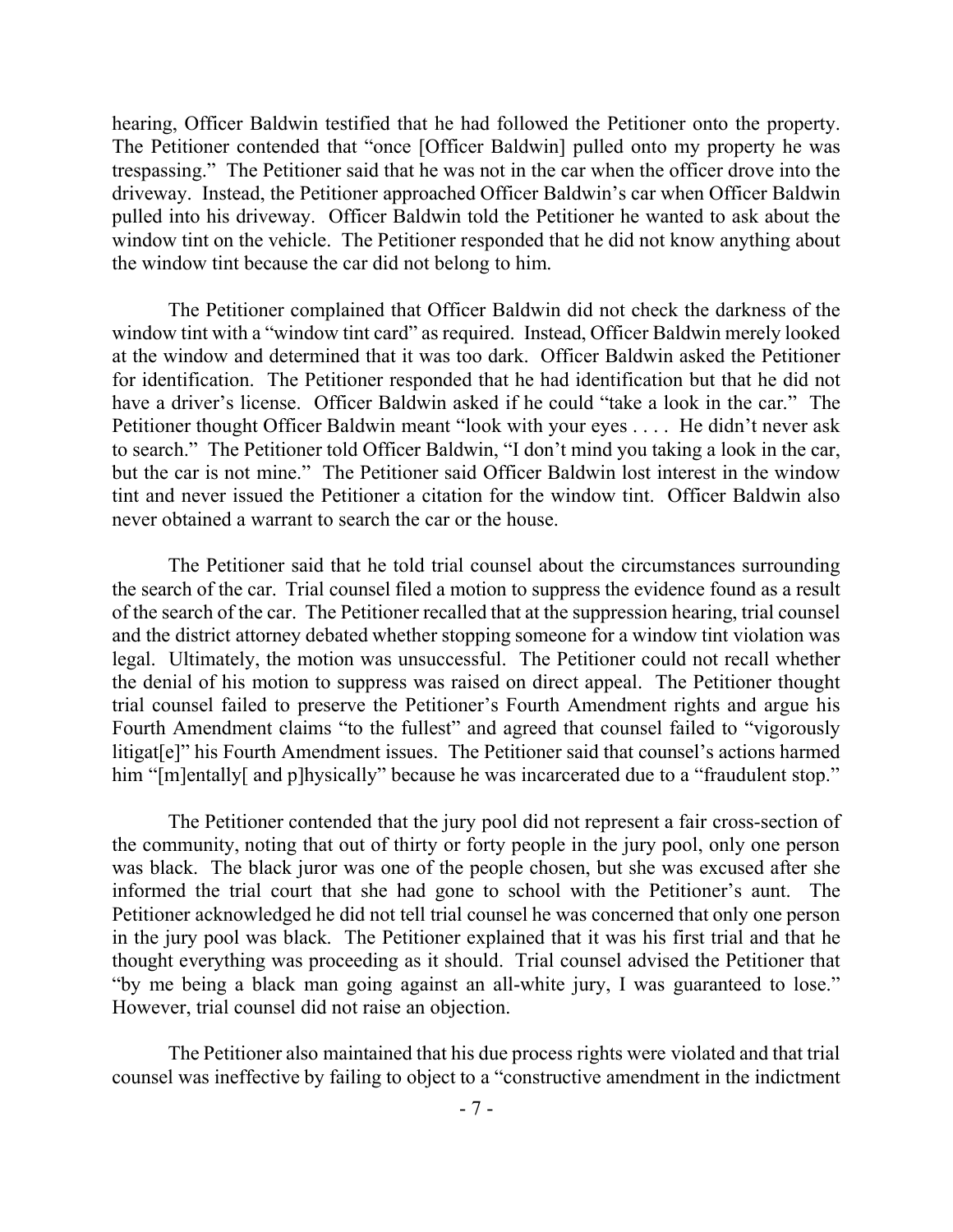or a change in the indictment after jeopardy had attached." The Petitioner recalled that immediately prior to trial, the State dismissed the charge related to the window tint violation and the charge of driving on a suspended license. The Petitioner said that he was "filled with joy" because he thought that without the window tint charges, the State had no "probable cause" and could not proceed on the remaining charges. However, the trial court allowed the trial on the remaining charges to proceed.

The Petitioner said that after the jury returned a guilty verdict on the remaining four counts of the indictment, the prosecutor told the trial court that "they forgot to add the school zone." The trial court ascertained that the drug-free school zone enhancement was included in the jury instructions and the indictment but that the jury had failed to determine whether the possession of cocaine charges were committed within a drug-free school zone. The trial court then had the verdict form retyped to include that enhancement factor, and the jury was returned to the deliberation room to render a verdict on the enhancement factor. The Petitioner complained that the jury did not redeliberate on the simple possession and drug paraphernalia counts when they deliberated on the drug-free school zone enhancement.

The Petitioner maintained that the judgment forms did not "match up with the jury verdict form of what the jury found me guilty on."<sup>1</sup> The Petitioner explained that the jury verdict form reflected that Count 1 was simple possession but that the judgment of conviction reflected that simple possession was Count 3. The Petitioner acknowledged that although the numbers did not match, "the charge does match." The Petitioner complains that the jury was not informed of Counts 5 or 6. However, the judgments of conviction reflected that he was convicted of Counts 5 and 6, which were the possession of cocaine with intent to sell and possession of cocaine with intent to deliver charges, respectively. The Petitioner said that he did not discuss with trial counsel his concerns regarding the inconsistent numbering on the judgments of conviction; however, he did discuss his concerns with appellate counsel, who also handled the motion for new trial and the direct appeal. Appellate counsel told the Petitioner that he did not see anything wrong with the judgments of conviction.

 $\overline{a}$ 

<sup>&</sup>lt;sup>1</sup>The Petitioner's direct appeal record reflects that the indictment charged the Petitioner in Count 1 with a window tint violation, in Count 2 with driving on a suspended license, in Count 3 with simple possession of marijuana, in Count 4 with possession of drug paraphernalia, in Count 5 with possession of .5 grams of cocaine or more with the intent to sell within a drug-free school zone, and in Count 6 with possession of .5 grams of cocaine or more with the intent to deliver within a drug-free school zone. The minutes for the first day of the Petitioner's trial reflect that "[o]n recommendation of the Attorney General Counts 1 and 2 are hereby dismissed and the remaining counts are renumbered." The judgments of conviction reflect that the Petitioner was found guilty on Count 3 of simple possession, on Count 5 with possession of .5 grams of cocaine or more with the intent to sell within a drug-free school zone, and on Count 6 with possession of .5 grams of cocaine or more with the intent to deliver within a drug-free school zone.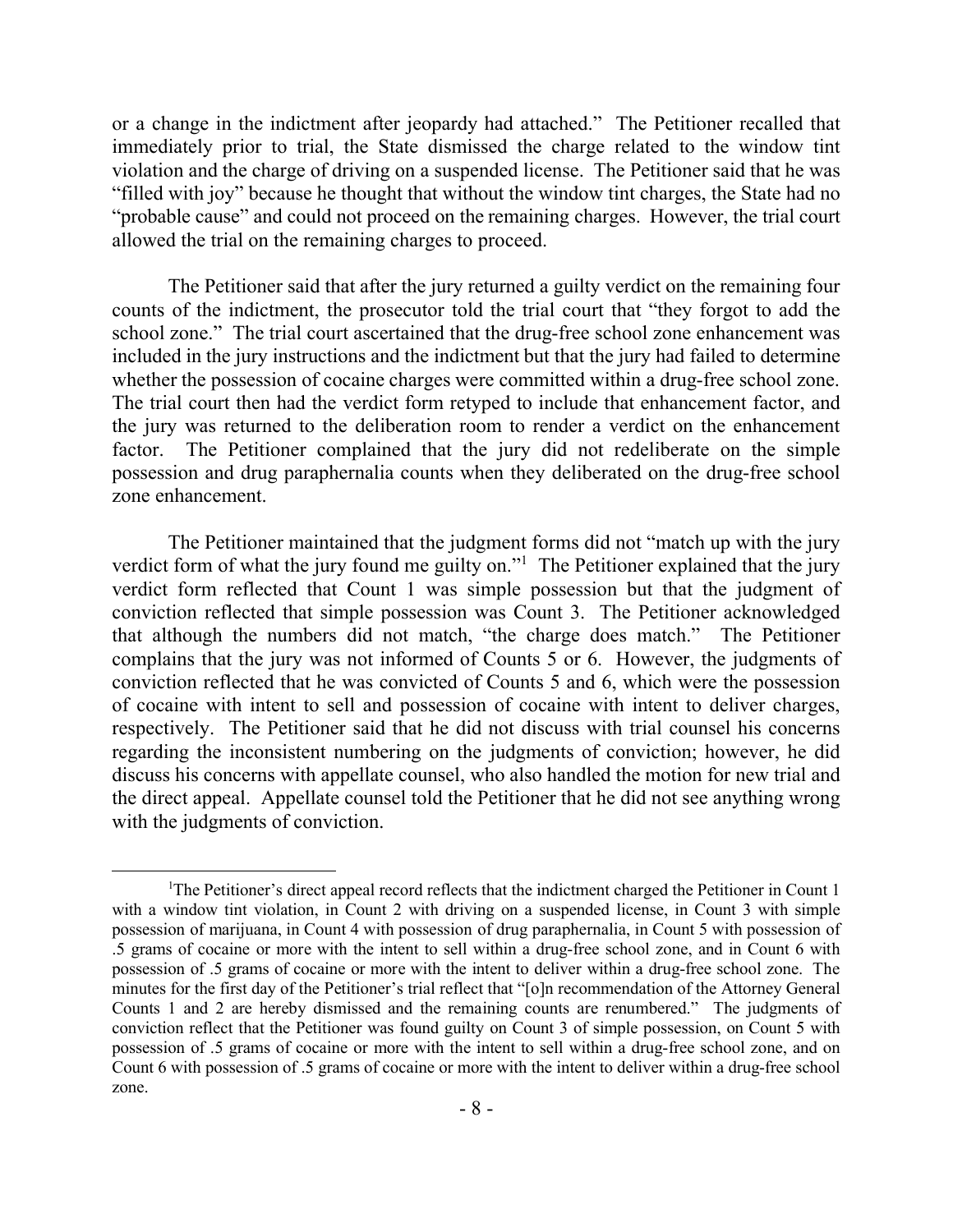In a related complaint, the Petitioner contended that he was charged under two indictments in case number 94084, a four-count indictment and a six-count indictment. The Petitioner maintained that he went to trial on the four-count indictment but that the "six count is what they sent me to prison on." The Petitioner asserted that from his research, "it's impossible to have two indictments with the same docket number."

On cross-examination, the Petitioner acknowledged that in his post-conviction petition, he provided statistics about the racial composition of Knox County but conceded that he did not recall the source or timeframe of the statistical information. The Petitioner admitted that he had no information "regarding any sort of systemic exclusion" of black people from the jury pool and stated that he was "going off what happened in my case and also what I've researched during the time that I've been incarcerated."

The Petitioner acknowledged that prior to trial, the State dismissed the violation of the window tint law and the violation of the driver's license law charges. The State suggested that dismissal led to the charges being renumbered at trial, which could have confused the Petitioner. The Petitioner reluctantly agreed. The Petitioner complained that because the jury was not in the courtroom when the charges were dismissed, they were "in the blind about the probable cause of the window tint and the driver's license being dismissed."

The Petitioner acknowledged that he "[s]ort of" remembered a motion to amend the indictment. The Petitioner stated that his complaints regarding a constructive amendment of the indictment did not refer to the jury's having to return to deliberate regarding whether the offenses were committed within a drug-free school zone or to determine the amount of cocaine the Petitioner possessed. The Petitioner said his complaint instead referred to "the indictment being changed without [his] consent" after jeopardy had attached. The Petitioner explained, "[T]he charges changed from where they was at, because Count 1 now is simple possession. . . . And it wasn't simple possession. Count 1 was window tint violation on the original indictment." The Petitioner asserted, "I'm not talking about the numbers. I'm just talking about the indictment being changed period." When asked to explain his specific complaints with the indictment other than the numbering, the Petitioner said, "The window tint has gone. That's the probable cause. If there's no . . . probable cause, there's nothing."

The Petitioner said that his complaint that the trial court "allowed the amendment of the verdict form after the jury had already made its verdict" referenced the jury's returning to deliberate the drug-free school zone enhancement factor. The Petitioner agreed that after the jury announced its original verdict, the prosecutor raised questions regarding the drug-free school zone enhancement factor. The jury was then returned to the jury room to deliberate that enhancement factor. After its deliberations, the jury reread the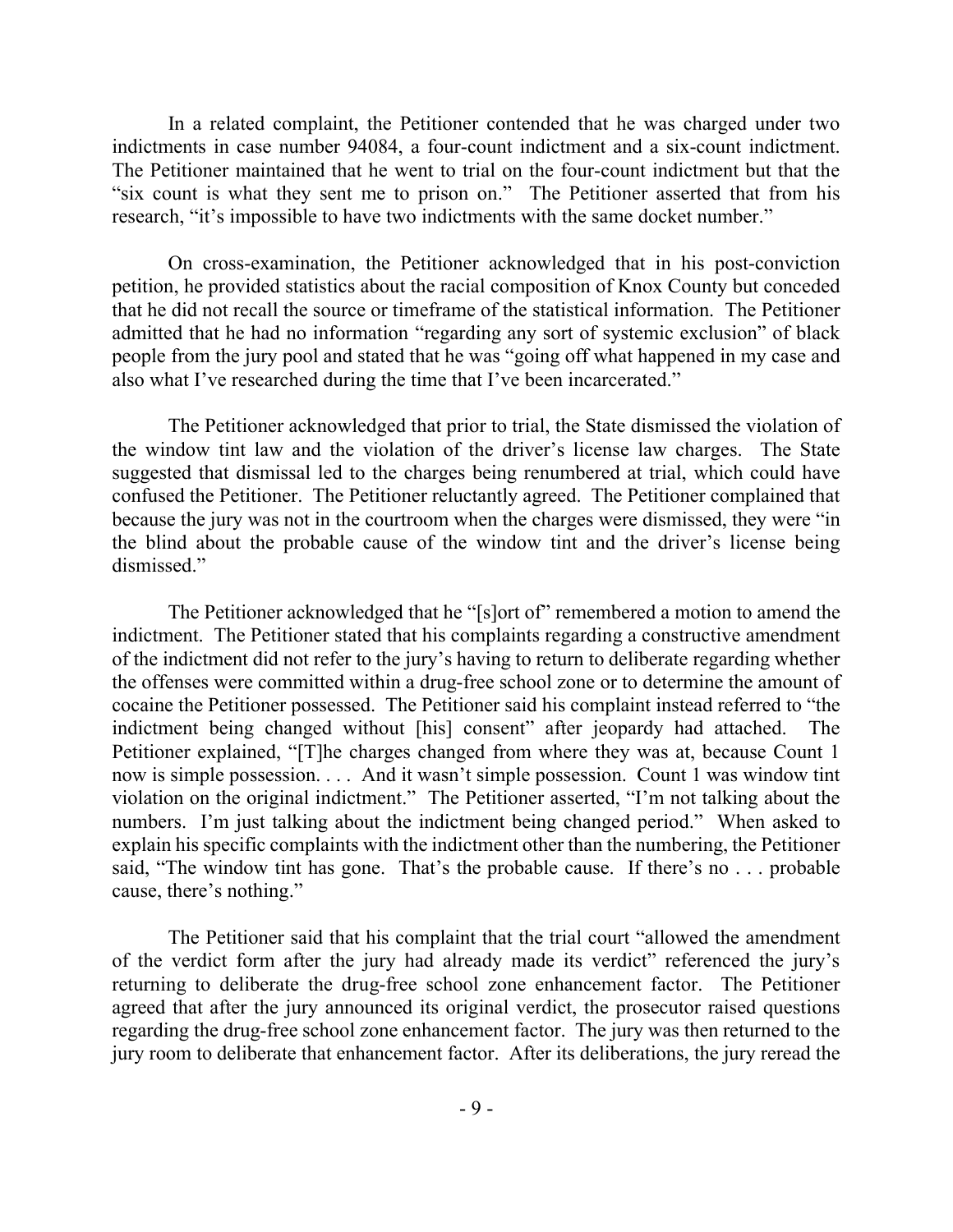prior verdict and included its verdict on the drug-free school zone enhancement factor and the amount of cocaine involved.

Trial counsel testified that he had practiced law for eleven years and that his practice primarily was criminal defense. Trial counsel was appointed to represent the Petitioner in general sessions court. Prior to trial, trial counsel met with the Petitioner several times and reviewed the discovery with him. Trial counsel also reviewed the video from the police cruiser showing the stop and search of the vehicle and the Petitioner. Trial counsel attempted plea negotiations, which were unsuccessful.

Trial counsel filed approximately a dozen pretrial motions, including an unsuccessful motion to suppress and an amended motion to suppress. Trial counsel argued at the suppression hearing that Officer Baldwin's intent for the stop from the beginning was to search for drugs and that he never intended to investigate the window tint. Trial counsel noted that Officer Baldwin did not have a window tint card in his patrol car to compare with the window tint on the vehicle. Trial counsel contended that if Officer Baldwin had intended to investigate the window tint, he should have immediately investigated that issue. Trial counsel maintained that once Officer Baldwin determined the window tint was not a violation, the seizure should have ended, so any continuation of the seizure at that point was illegal. Trial counsel also argued that an illegal search had been conducted before the officers obtained the Petitioner's consent to search the vehicle and that any evidence found thereafter was "fruit of the poisonous tree."

Trial counsel said that after the motion to suppress was denied, he advised the Petitioner it would be difficult to be successful at trial and that they should consider a plea agreement. Nevertheless, the case proceeded to trial. Because of the time that had elapsed since the trial, trial counsel could not recall the specific trial strategy they employed. He recalled attacking the evidence introduced by Officer Baldwin and calling into question the location where the incident occurred in order to challenge the drug-free school zone enhancement factor.

Trial counsel and another attorney from his firm sat down with the Petitioner and discussed the "possible benefits or consequences of testifying," and trial counsel tried to prepare the Petitioner for trial. Trial counsel thought the Petitioner had testified that "it was not his cocaine, that he had borrowed the vehicle from someone else, and that the jacket that the cocaine was found in was already there in the car and that he had been sitting – he just sat on the jacket  $\dots$ ."

Trial counsel said that the dismissal of the two counts at the beginning of trial had no significant effect on his trial strategy because the trial court had already ruled on the suppression issue and whether probable cause existed to justify the stop. Trial counsel thought making the same arguments at trial that he did at the suppression hearing would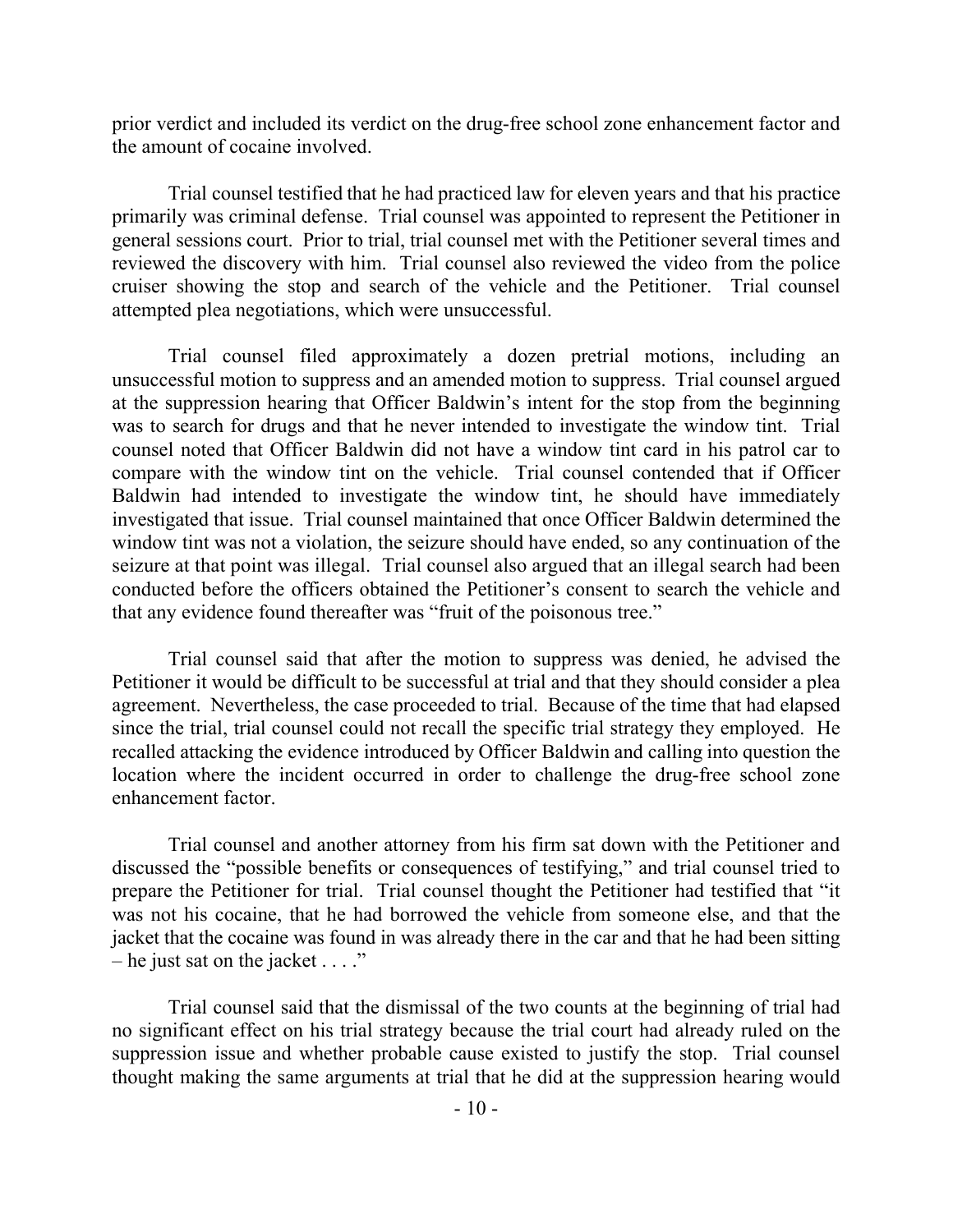have been inappropriate. Trial counsel did not recall whether he objected when the jury was sent back after the verdict was announced to determine the amount of cocaine possessed by the Petitioner and whether the possession of cocaine offenses were committed within a drug-free school zone.

On cross-examination, trial counsel could not recall how many people were in the jury pool and could not confirm or dispute the Petitioner's estimate that it consisted of thirty or forty people. Trial counsel did not think the "juror information sheets" reflected the race or ethnicity of each juror. Trial counsel thought two black people were in the jury pool and that one black person was chosen for the jury. The black juror ultimately was dismissed at the Petitioner's request. Trial counsel and the Petitioner did not discuss whether the jury pool should include more black people. Trial counsel and the Petitioner discussed the difficulty of the Petitioner, who was black, being tried by an all-white jury, but trial counsel asserted that the Petitioner "ultimately decided that he still wanted to strike her." Trial counsel recalled that the jurors were asked whether they knew the Petitioner or any of his family members. The black juror responded "that she drove the KAT bus and that she believed she recognized [the Petitioner] from her bus route." Trial counsel did not recall whether the juror stated she knew one of the Petitioner's family members but stated that he would not dispute that information if it was consistent with what the transcript showed.<sup>2</sup> Trial counsel did not recall discussing the possibility of requesting additional jury panels so that more black people would be in the jury pool.

In rebuttal, the Petitioner testified that the black juror stated that she "went to school with [the Petitioner's] aunties." The Petitioner stated that he wanted the juror to remain. The Petitioner opined that having black people on the jury would have been useful.

The post-conviction court denied the post-conviction petition, holding that the Petitioner failed to prove his claims by clear and convincing evidence. On appeal, the Petitioner challenges the ruling of the post-conviction court.

#### **II. Analysis**

To be successful in a claim for post-conviction relief, the Petitioner must prove the factual allegations contained in the post-conviction petition by clear and convincing evidence. See Tenn. Code Ann. § 40-30-110(f). "'Clear and convincing evidence means evidence in which there is no serious or substantial doubt about the correctness of the conclusions drawn from the evidence.'" State v. Holder, 15 S.W.3d 905, 911 (Tenn. Crim. App. 1999) (quoting Hodges v. S.C. Toof & Co., 833 S.W.2d 896, 901 n.3 (Tenn. 1992)). Issues regarding the credibility of witnesses, the weight and value to be accorded their testimony, and the factual questions raised by the evidence adduced at trial are to be

 $\overline{a}$ 

<sup>&</sup>lt;sup>2</sup>No transcript of the jury selection was included in the appellate record for our review.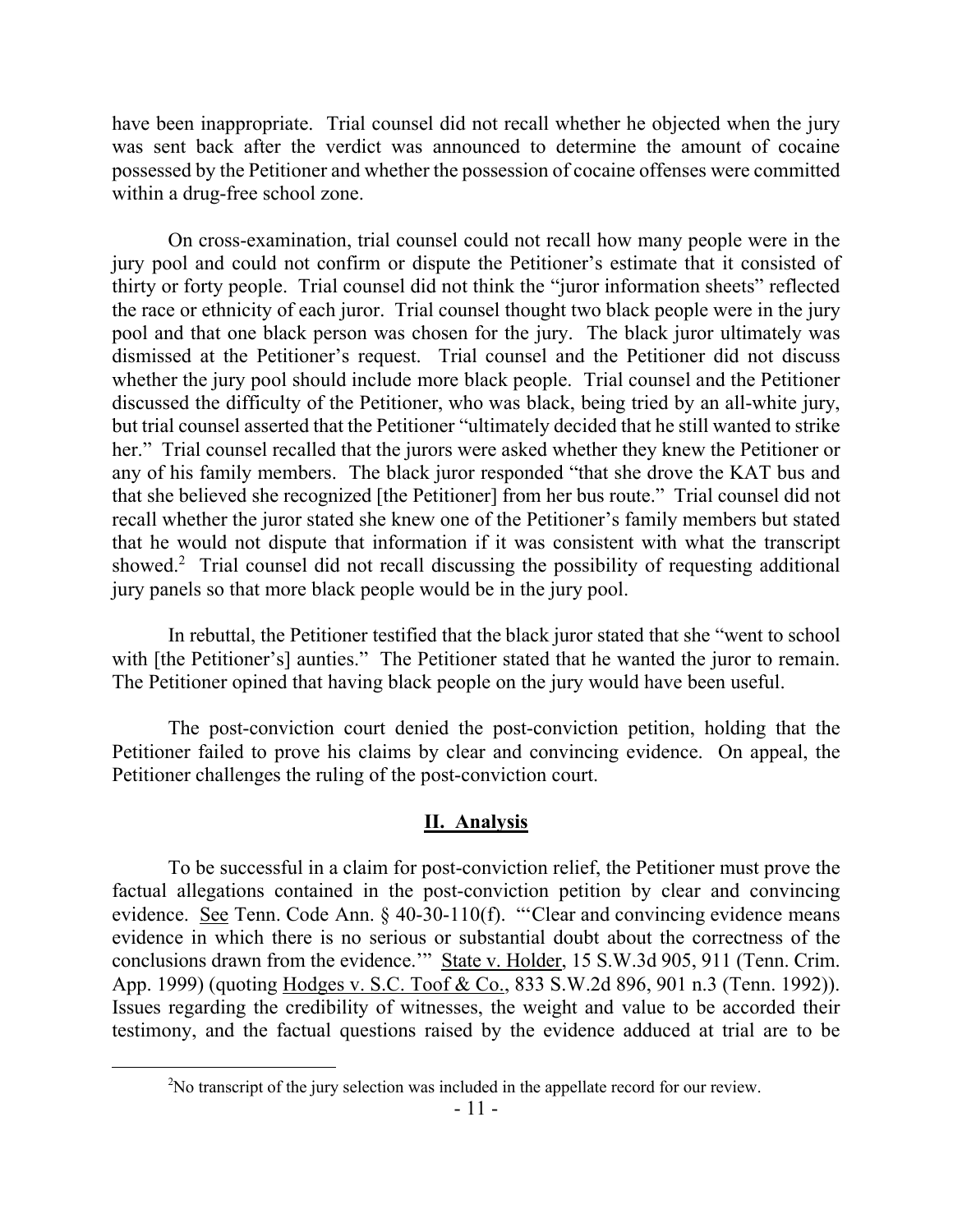resolved by the post-conviction court as the trier of fact. See Henley v. State, 960 S.W.2d 572, 579 (Tenn. 1997). Therefore, the post-conviction court's findings of fact are entitled to substantial deference on appeal unless the evidence preponderates against those findings. See Fields v. State, 40 S.W.3d 450, 458 (Tenn. 2001).

A claim of ineffective assistance of counsel is a mixed question of law and fact. See State v. Burns, 6 S.W.3d 453, 461 (Tenn. 1999). We will review the post-conviction court's findings of fact de novo with a presumption that those findings are correct. See Fields, 40 S.W.3d at 458. However, we will review the post-conviction court's conclusions of law purely de novo. Id.

When the Petitioner seeks post-conviction relief on the basis of ineffective assistance of counsel, "the [P]etitioner bears the burden of proving both that counsel's performance was deficient and that the deficiency prejudiced the defense." Goad v. State, 938 S.W.2d 363, 369 (Tenn. 1996) (citing Strickland v. Washington, 466 U.S. 668, 687 (1984)). To establish deficient performance, the Petitioner must show that counsel's performance was below "the range of competence demanded of attorneys in criminal cases." Baxter v. Rose, 523 S.W.2d 930, 936 (Tenn. 1975). To establish prejudice, the Petitioner must show that "there is a reasonable probability that, but for counsel's unprofessional errors, the result of the proceeding would have been different. A reasonable probability is a probability sufficient to undermine confidence in the outcome." Strickland, 466 U.S. at 694. Moreover,

> [b]ecause [the P]etitioner must establish both prongs of the test, a failure to prove either deficiency or prejudice provides a sufficient basis to deny relief on the ineffective assistance claim. Indeed, a court need not address the components in any particular order or even address both if the [Petitioner] makes an insufficient showing of one component.

Goad, 938 S.W.2d at 370 (citing Strickland, 466 U.S. at 697).

Initially, we note that on appeal, the Petitioner argues that the jury selected to hear his case did not reflect the racial composition of the community because black people were underrepresented. However, at the post-conviction hearing, the Petitioner focused on the racial composition of the jury pool. A party is bound by the evidentiary theory argued to the post-conviction court and may not change or add theories on appeal. State v. Alder, 71 S.W.3d 299, 303 (Tenn. Crim. App. 2001). We are not required to address issues raised for the first time on appeal. State v. Alvarado, 961 S.W.2d 136, 153 (Tenn. Crim. App. 1996). Nevertheless, we will briefly address the Petitioner's concerns.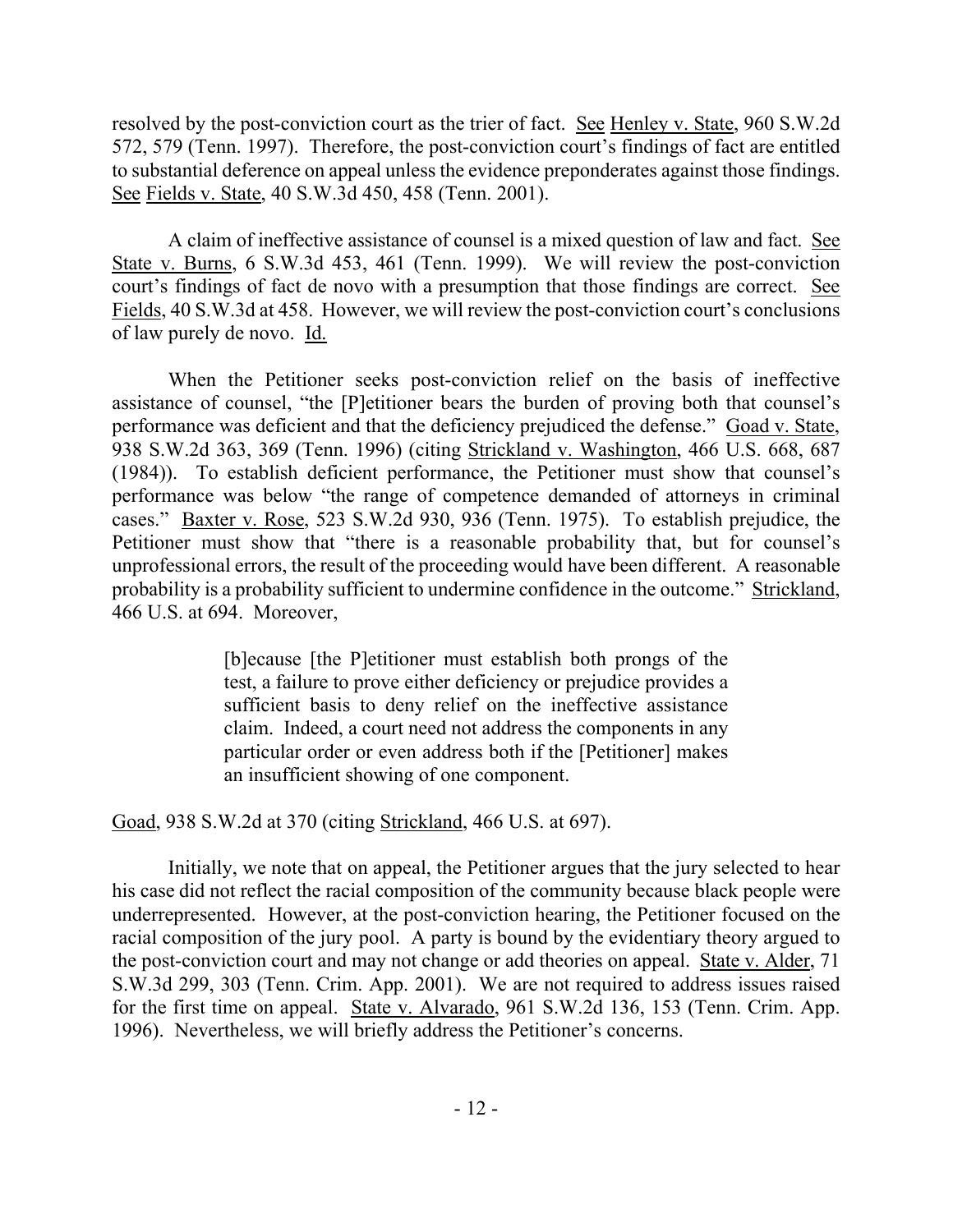We note that a defendant is constitutionally entitled to a jury that is drawn from a "fair cross section of the community." Taylor v. Louisiana, 419 U.S. 522, 527-28 (1975). Regardless, a defendant is "not entitled to a jury of any particular composition because the fair cross-section requirement does not impose a requirement that the jury actually chosen mirror the community or reflect the various distinctive groups in the population." State v. Hester, 324 S.W.3d 1, 39 (Tenn. 2010). In determining whether a jury was properly selected from a fair cross-section of the community, we utilize the three-pronged test set forth in Duren v. Missouri, 439 U.S. 357, 364 (1979), which states that the Petitioner must show:

> (1) that the group alleged to be excluded is a "distinctive" group in the community;

> (2) that the representation of this group in venires from which juries are selected is not fair and reasonable in relation to the number of such persons in the community;

> (3) that this under representation is due to systematic exclusion of the group in the jury-selection process.

State v. Mann, 959 S.W.2d 503, 535 (Tenn. 1997) (citing Duren, 439 U.S. at 363) (footnote omitted).

We note that the Petitioner has raised this issue as both a free-standing claim and as a claim that counsel was ineffective by failing to pursue the issue at trial. The postconviction court found that the Petitioner's free-standing claim regarding the composition of the jury pool was waived by his failure to present it for determination in any proceeding before a court of competent jurisdiction in which the ground could have been presented. Tenn. Code Ann. § 40-30-106(g); Jarus Smith v. State, No. M2020-00816-CCA-R3-PC, 2021 WL 3674117, at \*10 (Tenn. Crim. App. at Nashville, Aug. 19, 2021). We agree. Likewise, the Petitioner waived any free-standing claim regarding the composition of the petit jury by failing to present it in a proceeding before a court of competent jurisdiction in which the ground could have been presented. The Petitioner is not entitled to relief on this basis.

Regarding the ineffective assistance of counsel claim, the post-conviction court found that the Petitioner had failed to make a prima facie showing of the Duren factors. The post-conviction court held that, accordingly, the Petitioner had failed to prove that he was prejudiced by any alleged deficiency of counsel. The post-conviction court stated that by holding the Petitioner suffered no prejudice, the court did not need to determine whether counsel was deficient.

We agree that although "the Petitioner has alleged the exclusion of a distinctive group based on race, he has not alleged any sort of systematic exclusion." Josh L. Bowman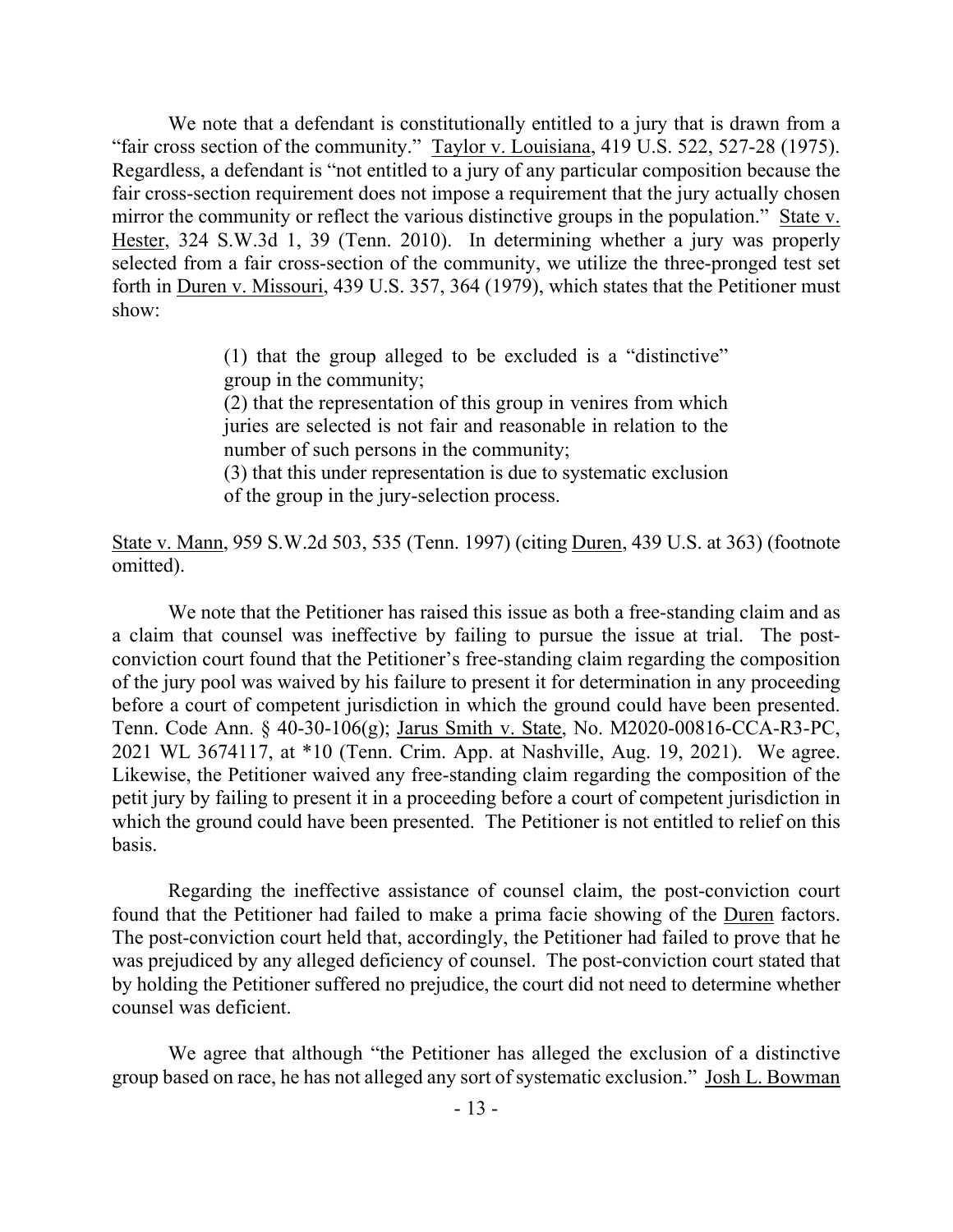v. State, No. E2016-01028-CCA-R3-PC, 2017 WL 1449232, at \*8 (Tenn. Crim. App. at Knoxville, Apr. 24, 2017). The Petitioner's only proof on this issue was his testimony that he was a black person and that no black people served on his jury. Trial counsel testified that two black people were in the jury pool. The record before us reflects that the postconviction court generally accredited the testimony of trial counsel. The post-conviction court found that one black person made it "into the box." However, after the black juror testified that she drove a bus and that she knew the Petitioner from her bus route, the Petitioner insisted that she be dismissed, even after trial counsel advised the Petitioner that the result would be an all-white jury. Although the Petitioner testified regarding the number of black people on the panel, he presented no proof regarding what percentage of the community was black. See id. (citing State v. Stephens, 264 S.W.3d 719, 733 (Tenn. Crim. App. 2007)). Therefore, we agree with the post-conviction court that the Petitioner has failed to establish any deficiency by trial counsel or that the Petitioner suffered any prejudice by the alleged deficiency. Marcus Thurman Wade v. State, No. M2019-00716- CCA-R3-PC, 2021 WL 1886189, at \*15 (Tenn. Crim. App. at Nashville, May 11, 2021), perm. to appeal denied, (Tenn. Sept. 22, 2021).

On appeal, the Petitioner contends that the post-conviction court should not have accredited trial counsel's testimony. In support of his contention, the Petitioner asserts that that trial counsel's testimony at the post-conviction hearing indicated that his memory was defective. Specifically, the Petitioner contends that trial counsel was unable to recall the jury verdict forms, whether other attorneys sat with him at the counsel table, the size of the jury pool, "whether the trial judge removed the black juror after voir dire on the grounds that she knew someone who was related to [the Petitioner]," and whether the jury was sent back to deliberate on issues of drug quantity and the school zone violation. Our supreme court has held that

> appellate courts are bound by the post-conviction court's underlying findings of fact unless the evidence preponderates against them. Accordingly, appellate courts are not free to reweigh or re-evaluate the evidence, nor are they free to substitute their own inferences for those drawn by the postconviction court. Appellate courts must generally defer to a post-conviction court's findings concerning witness credibility, the weight and value of witness testimony, and the resolution of factual issues presented by the evidence.

Kendrick v. State, 454 S.W.3d 450, 457 (Tenn. 2015). The record does not preponderate against the post-conviction court's factual findings.

In the post-conviction court, the Petitioner contended that trial counsel was ineffective by failing to object after the State asked the trial court to have the jury return to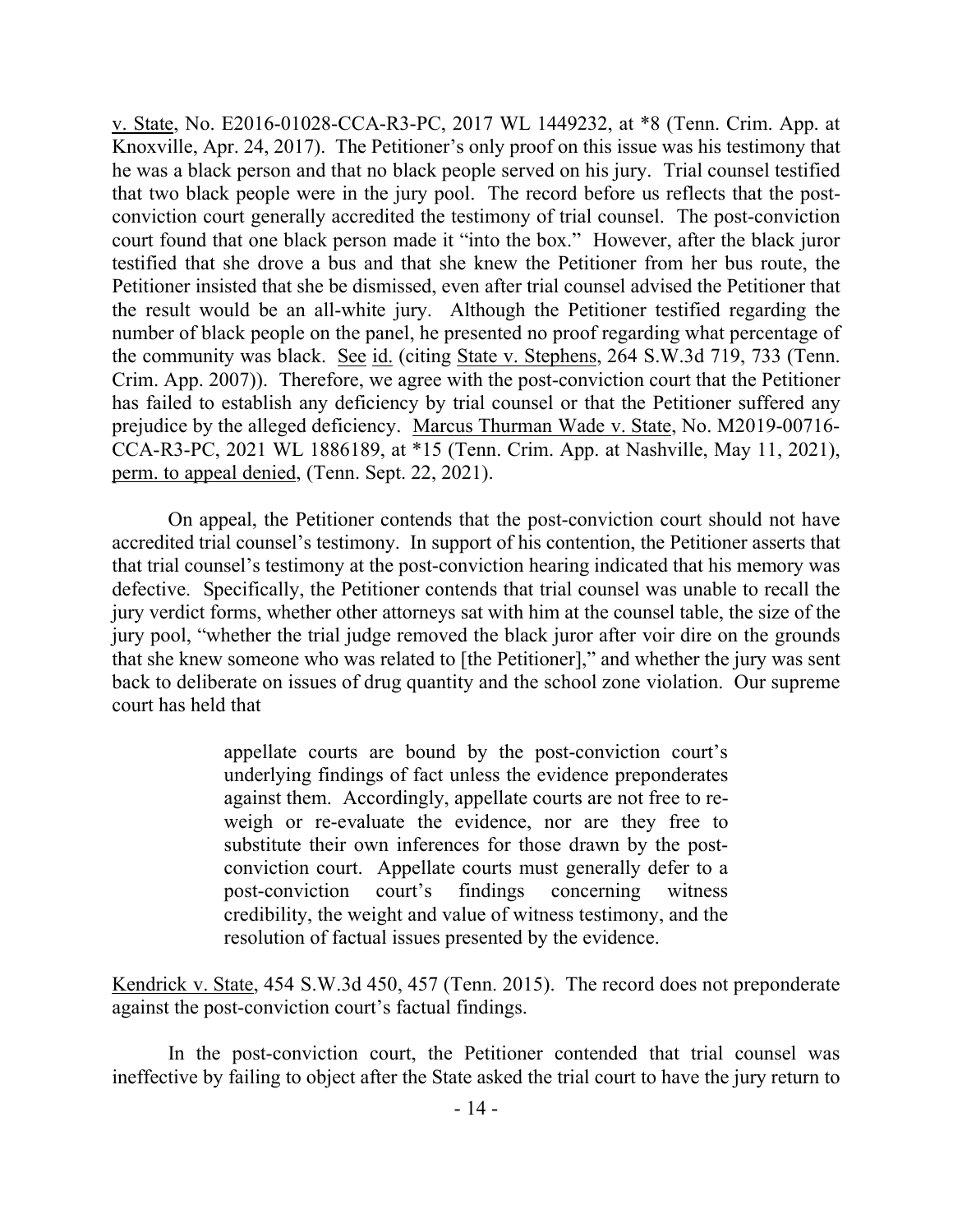the jury room to determine the amount of drugs the Petitioner possessed and whether the sale and delivery occurred in a drug-free school zone. On appeal, however, the Petitioner again raises this complaint and adds a contention that his due process rights against double jeopardy were violated when the trial court allowed further deliberations by the jury, which the Petitioner contends constructively amended the indictment after the jury rendered its verdict. However, in the Petitioner's appellate brief, post-conviction counsel concedes that "the controlling case law in Tennessee appears to be adverse to your Petitioner's contentions on this point." We agree that when a jury returns an incorrect or imperfect verdict, the trial court has both the power and the duty to send them back to the jury room with directions to amend the verdict to put it in the proper form. State v. Stephenson, 878 S.W.2d 530, 554 (Tenn. 1994) (citing State v. Mounce, 859 S.W.2d 319, 322 (Tenn. 1993)), abrogated by State v. Saylor, 117 S.W.3d 239 (Tenn. 2003). The Petitioner is not entitled to relief on this basis.

The Petitioner contends that trial counsel was ineffective by failing to fully litigate his suppression issues. The Petitioner maintains that he did not give Officer Baldwin permission to "search" the car, asserting that, instead, he unlocked the car so Officer Baldwin could merely "look" inside the car. The Petitioner maintains that the window tint was the sole basis for the stop; therefore, trial counsel's failure to effectively cross-examine Officer Baldwin "on the issue of consent to search the vehicle" and trial counsel's failure to argue to the jury regarding the propriety of the stop fell "below the expected minimum competency expected of criminal defense attorneys."

The State responds that trial counsel attacked the constitutionality of the search of the car. The State further responds that the Petitioner failed to question trial counsel about his failure to argue to the jury that the stop was illegal. Trial counsel argued at the suppression hearing that Officer Baldwin searched the vehicle without a warrant or consent and that the search was, therefore, presumed to be unreasonable. Nevertheless, at the conclusion of the suppression hearing, the trial court held that the Petitioner had consented to the search. Despite the denial of the motion to suppress, trial counsel continued to challenge the traffic stop and the search via a motion to reconsider, contending that the officers should not have pursued the Petitioner onto private property.

The post-conviction court found that "the suppression issue was hotly litigated" by trial counsel on the Petitioner's behalf. The post-conviction court also found that the Petitioner was "really relitigating the suppression issue instead of demonstrating any deficiency in [trial counsel's] representation." The post-conviction court concluded that the Petitioner's contention that Officer Baldwin was obligated to "abandon" the issue of the window tint violation once the Petitioner pulled onto private property was "faulty." The post-conviction court correctly noted that Officer Baldwin saw the violation while the Petitioner was driving on a public road and that the officer had no obligation to stop